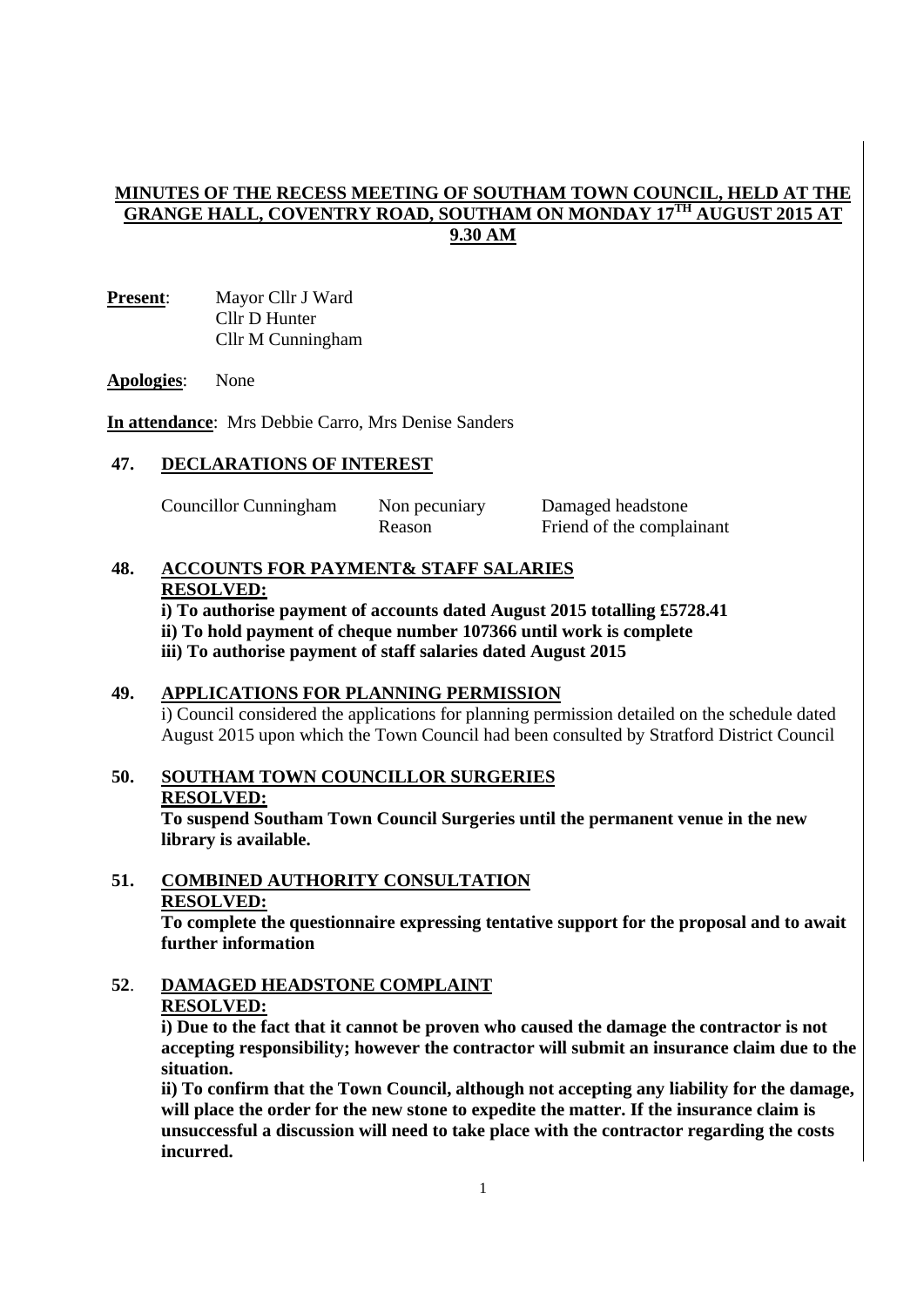|                |                |                                  | <b>Southam Town Council</b>                                                            |         |                |           |  |
|----------------|----------------|----------------------------------|----------------------------------------------------------------------------------------|---------|----------------|-----------|--|
|                |                |                                  | <b>AUGUST 2015 CHEQUE PAYMENTS Issue 2</b>                                             |         |                |           |  |
| $\mathbf{1}$   | 10             | Mrs Debbie Carro                 | H M Land Registry - Title and plan view                                                | 6.00    | 0.00           | £6.00     |  |
| $\overline{2}$ | 24             | Mr P Taylor                      | Gilt & Drop Shadow name and date on Mayoral                                            | 70.00   | 0.00           | £70.00    |  |
| 3              | 19             | Viking                           | Stationery                                                                             | 89.16   | 17.83          | £106.99   |  |
|                |                |                                  |                                                                                        |         |                |           |  |
| 4              | GR             |                                  | Southam Darby & Joan Club Grant for over 65s from travel token donations               | 100.00  | 0.00           | £100.00   |  |
|                |                |                                  |                                                                                        |         |                |           |  |
|                |                |                                  | Grant for over 65s from travel token donations.                                        |         |                |           |  |
| 5              | GR             | Southam & District Lions<br>Club |                                                                                        | 30.00   | 0.00           | £30.00    |  |
|                |                |                                  |                                                                                        |         |                |           |  |
| 6              | 46             | Limebridge Rural Services        | Grasscutting 7 of 16 July 15th 8 of 16 July 30                                         | 1904.38 | 380.88         | £2,285.26 |  |
|                |                |                                  |                                                                                        |         |                |           |  |
| $\overline{1}$ | 46             | <b>County Waste Recycling</b>    | Skip exchange                                                                          | 190.00  | 38.00          | £228.00   |  |
|                |                |                                  |                                                                                        |         |                |           |  |
| 8              | 8              | The Grange Hall                  | Hire and set up of PA for public meeting                                               | 25.00   | 0.00<br>£25.00 |           |  |
| 9              | 8              | Inside IT                        | <b>July Support</b>                                                                    | 29.40   | 5.88           | £35.28    |  |
|                |                |                                  |                                                                                        |         |                |           |  |
|                |                |                                  |                                                                                        |         |                |           |  |
|                |                | 10 39,43,ER Mr Richard Carro     | August contract 688.46 Holy Well strimming<br>25.50, removal of rubbish from Stowe and | 738.96  | 0.00           | £738.96   |  |
|                |                |                                  | vandalism repair 25.00                                                                 |         |                |           |  |
| 11             | 8              | Mr John Gwillam                  | Refund of expenditure on his account for                                               | 141.36  | 0.00           | £141.36   |  |
|                |                |                                  | recording equipment                                                                    |         |                |           |  |
| 12             | 8              | Konica Minolta                   | Photocopier                                                                            | 104.49  | 20.90          | £125.39   |  |
| 13             | GR             | Rotary Club of Southam           | Grants for over 65s from travel token donations                                        | 100.00  | 0.00           | £100.00   |  |
|                |                |                                  |                                                                                        |         |                |           |  |
| 14             | 46             | VASA                             | July volunteer driver reimbursment                                                     | 365.80  | 0.00           | £365.80   |  |
| 15             | 6              | <b>BT Payment Services</b>       |                                                                                        | 342.81  | 68.56          | £411.37   |  |
|                |                |                                  |                                                                                        |         |                |           |  |
| 16             | $\overline{7}$ | <b>Information Commissioner</b>  | Data protection registration renewal                                                   | 35.00   | 0.00           | £35.00    |  |
| 17             | 30             | D F J Hewer Builders             | Re-setting of the gate posts                                                           | 400.00  | 80.00          | £480.00   |  |
| 18             | 40             | Limited<br>Shaw Loos Ltd         | Hire of toilets for carnival                                                           | 444.00  | 0.00           | £444.00   |  |
|                |                |                                  |                                                                                        |         |                |           |  |
|                |                |                                  |                                                                                        |         |                |           |  |
|                |                |                                  |                                                                                        |         |                |           |  |
|                |                |                                  |                                                                                        |         |                |           |  |
|                |                |                                  |                                                                                        |         |                |           |  |
|                |                |                                  |                                                                                        |         |                |           |  |
|                |                |                                  |                                                                                        |         |                |           |  |
|                |                |                                  |                                                                                        |         |                |           |  |
|                |                |                                  |                                                                                        |         |                | £5,728.41 |  |
|                |                |                                  |                                                                                        |         |                |           |  |
|                |                |                                  |                                                                                        |         |                |           |  |
|                |                |                                  |                                                                                        |         |                |           |  |
|                |                |                                  |                                                                                        |         |                |           |  |
|                |                |                                  |                                                                                        |         |                |           |  |
|                |                |                                  |                                                                                        |         |                |           |  |
|                |                |                                  |                                                                                        |         |                |           |  |
|                |                |                                  |                                                                                        |         |                |           |  |